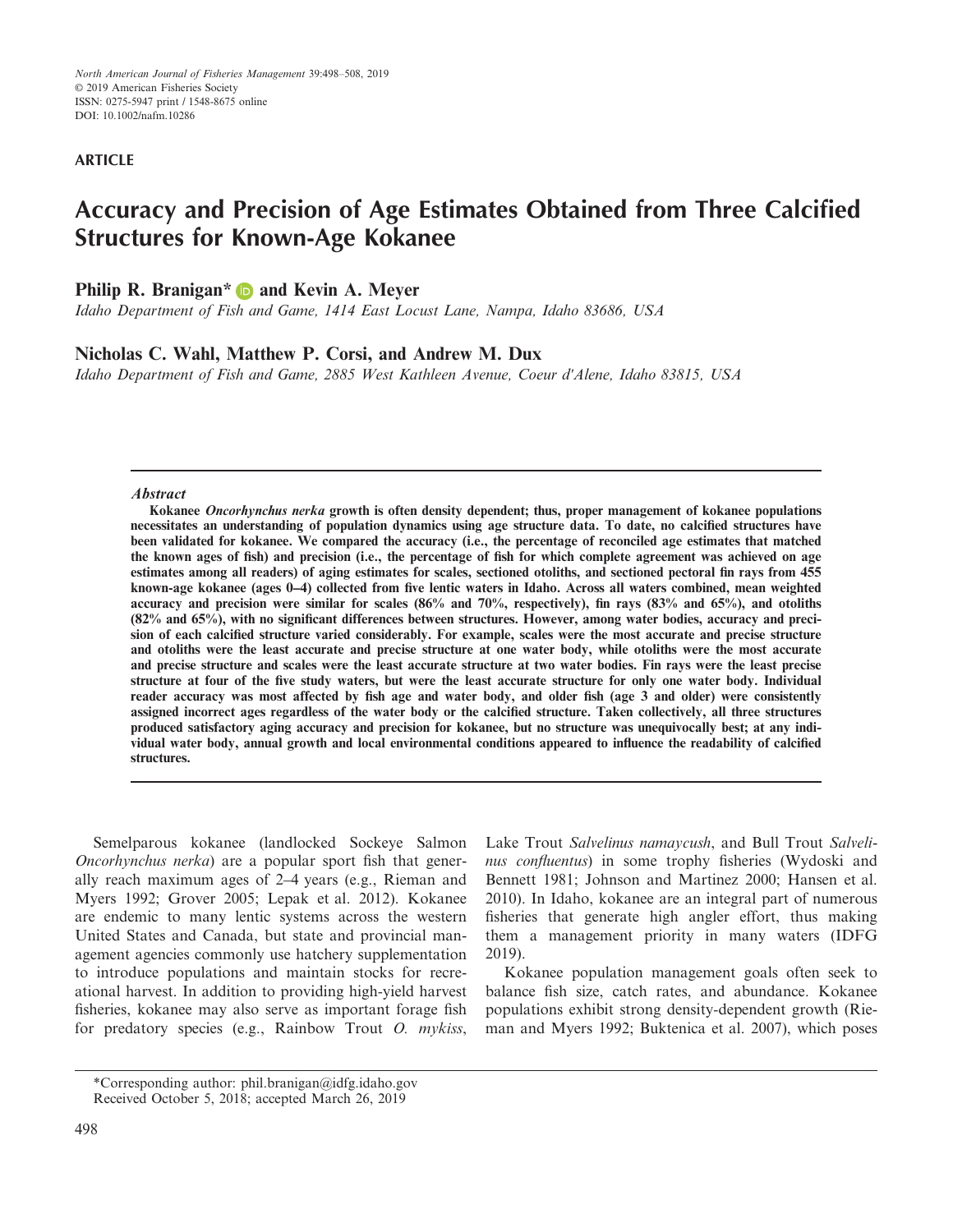a notable management quandary. At high densities, kokanee are smaller and often less desirable to anglers. At lower densities, kokanee are larger and their catchability by anglers is high (Rieman and Maiolie 1995), yet overall catch rates may be lower than anglers desire. Thus, angler preferences are important for establishing management goals. Furthermore, kokanee management is complicated in some waters by the presence of large predatory fishes that can influence kokanee abundance and growth (O'Gorman et al. 1987; Michaletz 1998; Ng et al. 2016). The competing and dynamic aspects of kokanee abundance and growth make the management of kokanee sport fisheries challenging.

The dual role of kokanee in many fisheries—serving as both a target fishery and as the prey base for trophy fisheries—has motivated extensive work to model their population dynamics and interactions with other species (e.g., McGurk 1999; Martinez et al. 2009; Hansen et al. 2010; Pate et al. 2014). Understanding the dynamic rate functions (i.e., growth, mortality, and recruitment) of a fish population is crucial for effective fishery management (Ricker 1975), and quantifying these functions usually requires the use of age structure data. Historically, kokanee age estimates were obtained through the analysis of length frequency data (Rieman and Myers 1992; Parkinson et al. 1994). However, length frequency analyses are less useful than hard structure age estimation because the lengths of age‐classes overlap, especially for older fish (Rieman and Myers 1992; Parkinson et al. 1994; Maceina et al. 2007). More recently, age estimation using calcified structures has served as the standard technique for kokanee (e.g., Lepak et al. 2012; Ryan et al. 2014), but no calcified structures have been validated for this species. Without validation of calcified structures for estimating the age of kokanee, there is little consistency across studies, and the accuracy of age estimates is unknown.

In this study, we compared the accuracy and precision of two commonly used structures—scales and sectioned otoliths—for estimating the age of kokanee (Rieman and Myers 1992; Parkinson et al. 1994; Lepak et al. 2012; Ryan et al. 2014). In addition, we compared accuracy and precision of sectioned pectoral fin rays, which are known to provide reliable age estimates for other salmonid species (Chilton and Bilton 1986; Zymonas and McMahon 2009; Erhardt and Scarnecchia 2013). All fish were of hatchery origin and were of known age.

#### **METHODS**

Kokanee were collected from five lentic water bodies in Idaho by using experimental gill nets or midwater trawls (Table 1). Each water body receives annual hatchery supplementation, and all stocked kokanee were given an otolith thermal mass‐mark (cold brand; Volk et al. 1990) during hatchery rearing to distinguish the hatchery fish from wild fish and to discern brood years for this evaluation. All kokanee were stocked in late May or early June as age‐0 fish and were less than 100 mm at the time of stocking.

Sampling at Lake Pend Oreille occurred during the dark phase of the moon on September 1–4, 2013, using a standard midwater trawl sampling design (Rieman and Myers 1992). The trawl net measured 10.5 m long and consisted of graduated stretch‐measure mesh to acquire individuals across the spectrum of available sizes. We towed the net through the water and covered the entire vertical distribution of kokanee. At the end of each haul, kokanee collected in the trawl net were bagged and placed on ice. Upon return to the laboratory, kokanee were stored in a deep freezer until they were thawed in warm water and processed.

Sampling at Devils Creek Reservoir, Lower Twin Lake, Mirror Lake, and Montpelier Reservoir occurred during the dark phase of the moon in June 2016 and June 2017. Fish were sampled using three experimental gill nets comprised of six mesh sizes placed in random order when manufactured. Net locations were randomly selected for each water body in 2016, and those same net locations were repeated in 2017. Gill nets were suspended at depth to cover the range of the thermocline and were fished

TABLE 1. Study site, surface area (ha), sample size (*n*), and TL (mm) statistics for kokanee that were sampled from five lentic water bodies in Idaho and used for age estimation (Min = minimum; Max = maximum). Samples from Lake Pend Oreille were collected in 2013; samples from all other sites were collected in 2016 and 2017.

| Study site             | Surface area (ha) | Collection method |     | $TL$ (mm) |           |     |     |
|------------------------|-------------------|-------------------|-----|-----------|-----------|-----|-----|
|                        |                   |                   | n   | Mean      | <b>SD</b> | Min | Max |
| Devils Creek Reservoir | 50                | Gill net          | 44  | 254       | 94        | 94  | 362 |
| Lake Pend Oreille      | 32,900            | Trawl             | 144 | 196       | 43        | 117 | 265 |
| Lower Twin Lake        | 158               | Gill net          | 128 | 263       | 59        | 90  | 357 |
| Mirror Lake            | 34                | Gill net          | 110 | 210       | 51        | 101 | 278 |
| Montpelier Reservoir   | 53                | Gill net          | 29  | 265       | 73        | 142 | 354 |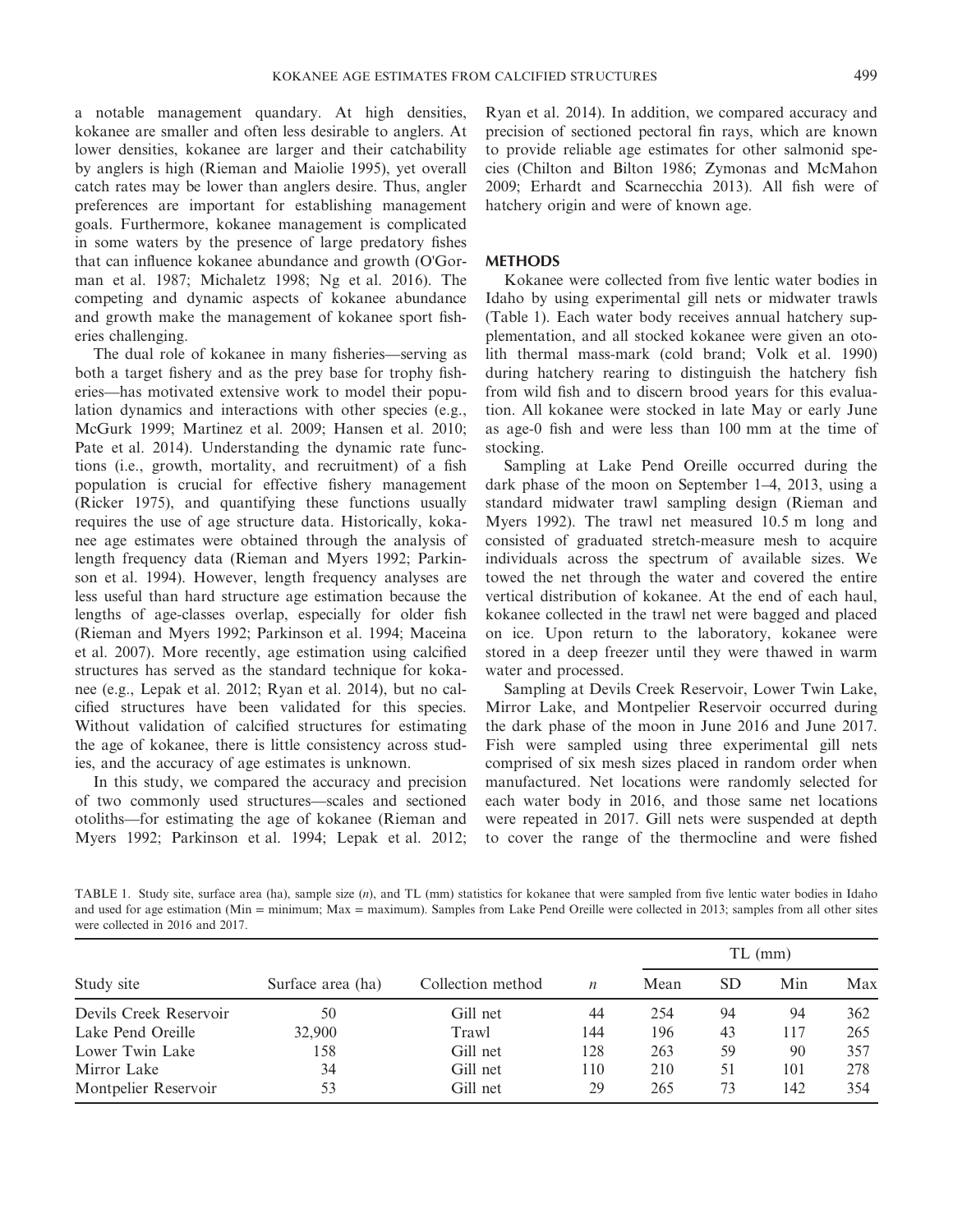overnight. Sampled kokanee were placed on ice, and all fish processing occurred in the field.

Captured fish were measured to the nearest millimeter (TL), and hard structures were collected from each individual. Approximately 20 scales were removed from the area slightly posterior of the dorsal fin and above the lateral line on the left side of each fish (DeVries and Frie 1996). Pectoral fin rays were removed via the methods described by Koch et al. (2008), where the first three fin rays on the left side of the fish were cut off just below the surface of the skin. The entire fin was removed from smaller individuals  $(\leq 150 \text{ mm})$ . Scales and pectoral fin rays were placed in coin envelopes labeled with a unique fish identification number. Both sagittal otoliths were extracted following the methods described by Schneidervin and Hubert (1986): an incision was made through the isthmus to remove the gill arches, and the bulla was snipped with scissors and pried open to expose the otoliths. The otoliths were removed, cleaned of excess tissue, and placed into labeled microcentrifuge tubes. All structures were allowed to air‐dry for at least 2 weeks prior to processing.

After drying, scales from Lake Pend Oreille were rinsed and pressed onto acetate strips with a roller press (hereafter, "pressed scales"). Scales from all other water bodies were mounted between two microscope slides (hereafter, "mounted scales"). Pressed scales were viewed using a microfiche projector, whereas mounted scales were viewed under a compound microscope using reflected light at 25× magnification and the Image ProPlus image analysis system (Media Cybernetics, Silver Spring, Maryland).

Pectoral fin rays from all water bodies were mounted in epoxy following the method described by Koch and Quist (2007). Two cross sections (0.6–0.8‐mm thickness) were cut near the base of each fin ray using a low‐speed saw set at approximately 200 revolutions/min (Buehler, Inc., Lake Bluff, Illinois). Sections were viewed under a compound microscope using reflected light at  $100\times$  magnification.

One sagittal otolith from each fish was analyzed for thermal marks to determine the origin (i.e., hatchery or wild) and true age (as determined by the otolith thermal mark) of the fish. For all waters except Lake Pend Oreille, otoliths were mounted (with the sulcus facing down) to petrographic slides using Crystalbond (Aremco). Once the Crystalbond hardened, the otolith was gently sanded (with only a few circular strokes) on 9‐μm lapping film, rinsed, and viewed under a compound microscope with transmitted light at 200× magnification. This process was repeated until the thermal mark appeared, at which point the otolith was polished on finer, 3‐μm lapping film with a few additional strokes to intensify the mark. Otoliths for which a thermal mark did not appear were considered of wild origin, and all structures from those fish were removed from the study. Otoliths collected from Lake Pend Oreille were processed similarly, but thermal marks were interpreted at the Washington Department of Fish and Wildlife's Otolith Laboratory.

The other sagittal otolith from each individual was mounted in epoxy and sectioned (0.6–0.8‐mm thickness) through the nucleus along the transverse plane using the same low-speed saw as used for fin ray sectioning. Sectioned otoliths were viewed under a compound microscope using reflected light at  $40\times$  magnification. Thermals marks on otoliths were not visible to the readers while viewing sectioned otoliths.

All structures except pressed scales were aged by independent readers who viewed still images of each structure on a computer monitor. For four of the five water bodies, the same three readers interpreted age for all of the structures, but a different set of three readers interpreted age for Lake Pend Oreille fish. Prior to age estimation, each reader received formal training and reviewed several training samples to become familiar with annulus patterns on each structure. Annuli on pectoral fin rays and otoliths were identified as translucent bands separated by opaque areas (Hining et al. 2000; Schill et al. 2010; Buckmeier et al. 2017). Scale annuli were identified as crowding and cutting over of circuli (DeVries and Frie 1996; McInerny 2017). None of the readers had knowledge of fish length during aging efforts, and all readers had extensive experience in enumerating the annuli of various structures prior to the study. For any given structure where age agreement was not reached through independent examination, a reconciled age was assigned through joint examination by all three readers. Any fish with an individual structure from which age could not be interpreted due to structure deformity or poor processing was removed from the analyses for all structures.

To estimate the reliability of age estimates, age bias plots were constructed to evaluate the deviation in estimated age (reconciled among all readers) from the true age for each calcified structure using water body‐specific and pooled data. We calculated accuracy of each structure as the percentage of reconciled age estimates from the structure that matched the known ages of fish. Precision in age estimates was assessed for each structure by enumerating the total number of instances in which complete agreement among all three readers was achieved and dividing that number by the total number of fish. We constructed 95% confidence intervals (CIs) around accuracy and precision estimates to infer statistical significance (i.e., nonoverlapping CIs). In addition, we calculated the coefficient of variation (CV;  $100 \times$  [SD/mean]) to measure the variation in age estimates among readers, and we calculated an average value for each structure (Chang 1982; Campana 2001). Weighted mean values of accuracy, precision, and CV were reported to summarize data across all water bodies while accounting for differences in sample size.

Logistic regression models were used to estimate the probability of assigning an age correctly; each reader of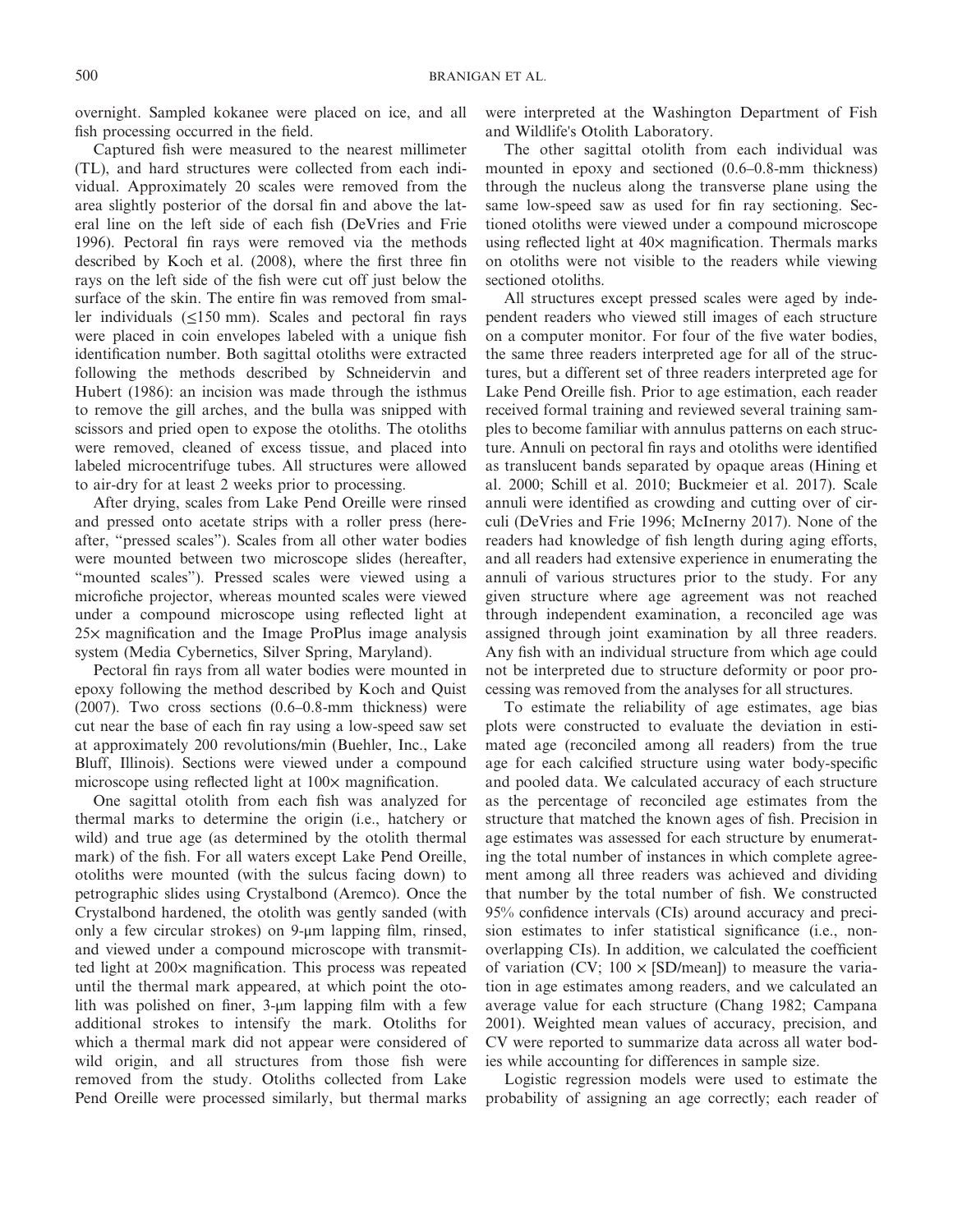each structure for each fish was used as the experimental unit, with dummy values of 0 (incorrect age assignment) or 1 (correct assignment) used as the response variable. Eight a priori candidate models were fit to evaluate how water body, structure, and reader affected the probability of correctly assigning the age of a fish. Interaction terms were also included to evaluate whether the accuracy of a particular structure varied by reader and by water body. Akaike's information criterion corrected for small sample size (AIC*c*) was used to evaluate the relative plausibility of each candidate model (Akaike 1973; Burnham and Anderson 2002). The change in AIC value  $(\Delta AIC_c)$  from the top model is a measure of the support of each model relative to the most‐supported model, with differences less than 2 suggesting substantially more support for a model. We also

calculated AIC*<sup>c</sup>* weights to provide a relative measure of support for each model in the candidate set. Models were only used to estimate the probability of assigning an age correctly and the factors affecting that process; they were not used to provide information on the variability of age estimates or the bias of age estimates (average difference from the true age). Lake Pend Oreille was excluded from this analysis because readers were not the same for that water body.

The 95% CIs around the coefficient estimates of the logistic regression models were estimated using profile likelihood methods (Zuur et al. 2009). As noted earlier, if the 95% CI around the coefficient estimate overlaps 1.0, then it can be assumed that there is no significant effect at the  $\alpha = 0.05$  level. Models were fitted using R statistical software (R Development Core Team 2011).



FIGURE 1. Length frequency distributions for 455 known-age kokanee sampled across five lentic water bodies in Idaho.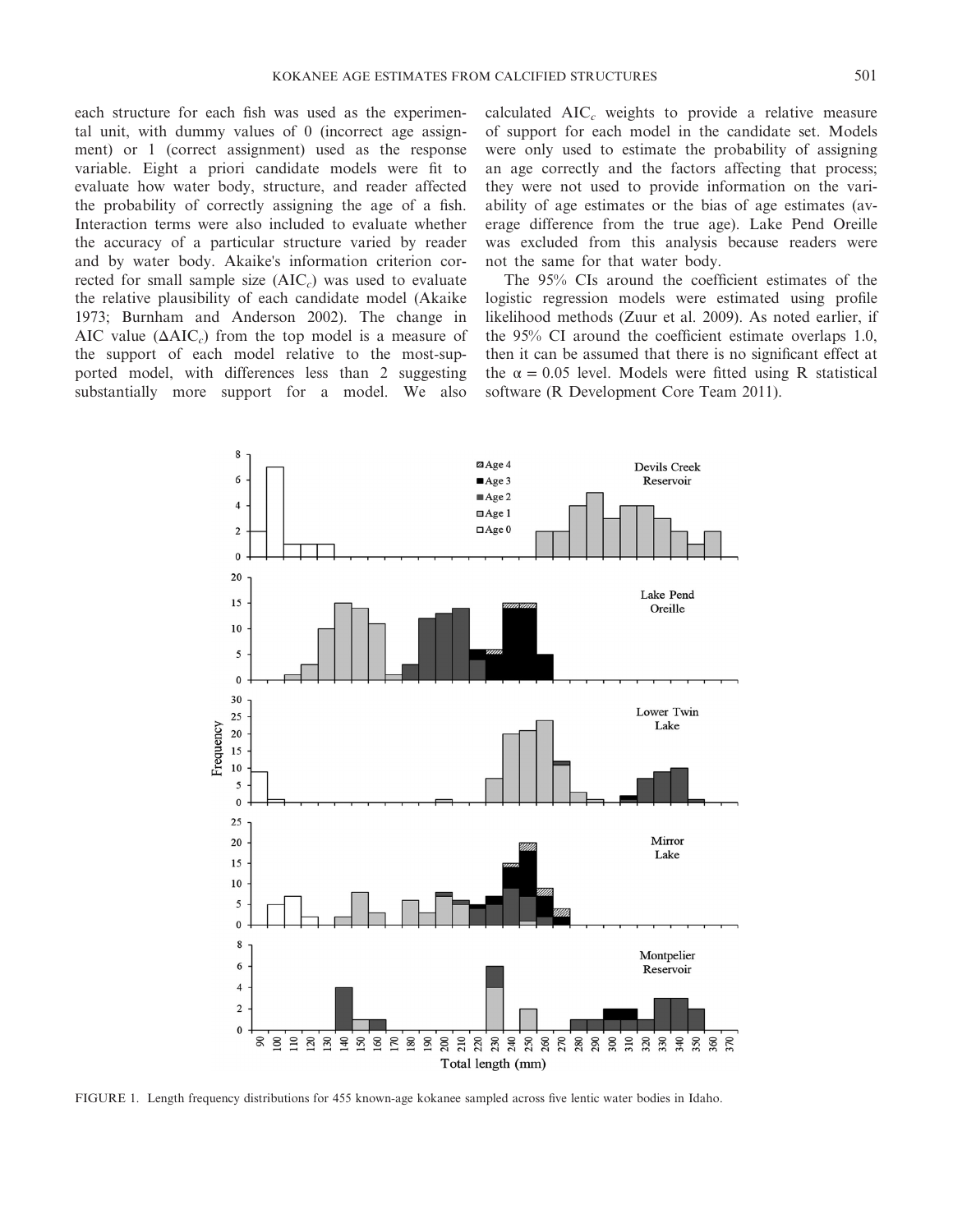## **RESULTS**

In total, we processed 503 kokanee for age estimation. Forty‐eight fish were removed from this evaluation because at least one structure was unusable. True ages and age estimates for the remaining 455 fish varied from 0 to 4 years, and TLs were variable across water bodies, ranging from 90 to 362 mm (Table 1; Figure 1). Annual growth of kokanee was highest for Devils Creek Reservoir, although no known‐age fish greater than age 1 were sampled there. Lake Pend Oreille and Mirror Lake exhibited the slowest growth of kokanee among the study waters (Figure 2).

Across all waters combined, accuracy and precision were slightly higher for scales (86% and 70%, respectively) than for sectioned pectoral fin rays (83% and 65%) and



FIGURE 2. Average TLs of 455 known-age kokanee sampled from five lentic water bodies across Idaho. Error bars represent 95% confidence intervals.

sectioned otoliths (82% and 65%), but 95% CIs overlapped for all comparisons, indicating no significant differences between structures (Table 2). Scales also exhibited slightly lower variability in age estimates  $(CV = 9.3\%)$  than otoliths (CV = 10.7%) and fin rays (CV = 13.6%). Reconciled age estimates across all water bodies had a tendency to be slightly higher than the true age for age-1 kokanee and lower than the true age for age-3 and age-4 fish (Figure 3).

Among water bodies, accuracy and precision of each calcified structure varied considerably (Table 2; Figure 4). For example, scales were the most accurate and precise structure and otoliths were the least accurate and precise structure for fish sampled from Lake Pend Oreille. However, otoliths were the most accurate and precise structure and scales were the least accurate structure for fish sampled at Montpelier Reservoir and Mirror Lake. Fin rays were the least precise structure at four of the five study waters but were the least accurate structure only for Lower Twin Lake.

The logistic regression model containing all parameters (i.e., the global model) had orders of magnitude more support than any other candidate model relating individual reader accuracy to factors affecting that accuracy (Table 3). However, besides the intercept, the only parameters with statistically significant coefficient estimates (meaning that the 95% CIs did not overlap 1.0) were water body, reader, and the true age of the fish (Table 4). Fish age had the largest effect on reader accuracy: mean individual reader accuracy was 99% for age 0, 86% for age 1, 72% for age 2, 54% for age 3, and only 10% for age 4. Across all structures combined, individual reader accuracy was over 50% higher for the water body with the highest overall accuracy (Devils Creek Reservoir; 97%) compared to the water body with the lowest overall accuracy (Montpelier Reservoir; 64%).

TABLE 2. Accuracy and precision of ages estimated by three readers for scales, sectioned otoliths, and sectioned pectoral fin rays from 455 knownage kokanee sampled from five lentic water bodies across Idaho. Accuracy indicates the frequency of reconciled age estimates matching known fish ages. Precision indicates the frequency of complete agreement among all three readers during independent age estimates. Mean coefficient of variation (CV) values were calculated from the independent age estimates. Means are presented with 95% confidence intervals (CIs).

|                                       | <b>Scales</b>              |                             |        | <b>Otoliths</b>            |                             |              | Pectoral fin rays  |                     |                     |
|---------------------------------------|----------------------------|-----------------------------|--------|----------------------------|-----------------------------|--------------|--------------------|---------------------|---------------------|
| Water body                            | Accuracy<br>$\binom{0}{0}$ | Precision<br>$\binom{0}{0}$ | $(\%)$ | Accuracy<br>$\binom{0}{0}$ | Precision<br>$\binom{0}{0}$ | CV<br>$(\%)$ | Accuracy<br>$(\%)$ | Precision<br>$(\%)$ | <b>CV</b><br>$(\%)$ |
| Devils Creek Reservoir                | 100                        | 91                          | 3.9    | 100                        | 98                          | 2.0          | 100                | 86                  | 6.9                 |
| Lake Pend Oreille                     | 94                         | 74                          | 6.7    | 72                         | 40                          | 20.4         | 88                 | 71                  | 9.4                 |
| Lower Twin Lake                       | 94                         | 66                          | 12.3   | 93                         | 81                          | 7.4          | 83                 | 59                  | 20.1                |
| Mirror Lake                           | 69                         | 63                          | 6.6    | 78                         | 65                          | 7.9          | 75                 | 60                  | 8.0                 |
| Montpelier Reservoir                  | 62                         | 66                          | 12.0   | 76                         | 76                          | 10.4         | 66                 | 48                  | 30.9                |
| Weighted mean $(\pm 95\% \text{ CI})$ | $86 + 3.2$                 | $70 + 4.2$                  | 8.3    | $82 + 3.5$                 | $65 + 4.3$                  | 11.3         | $83 + 3.5$         | $65 \pm 4.4$        | 13.2                |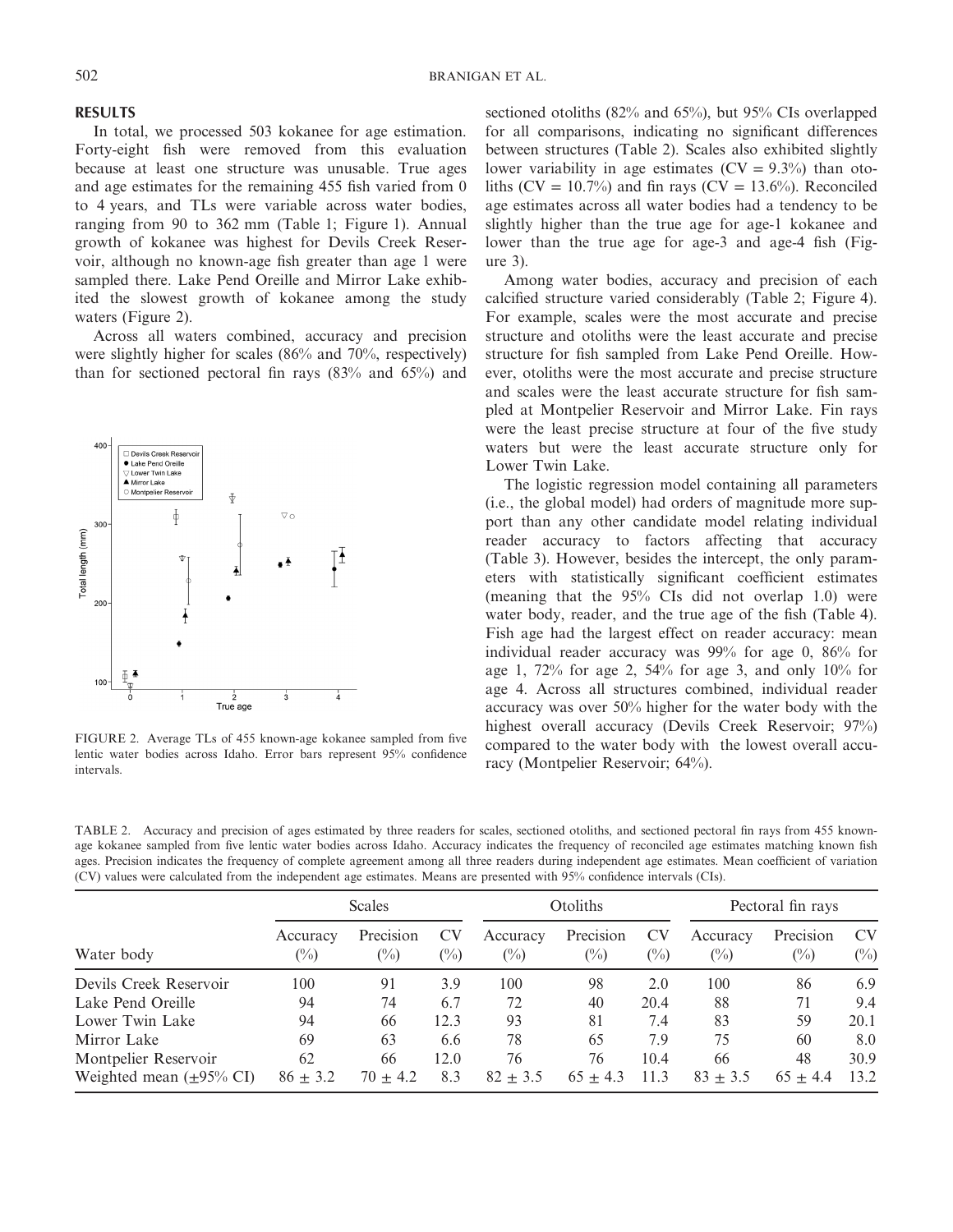

FIGURE 3. Relationships between true age (years) and mean reconciled age using scales, sectioned otoliths, and sectioned pectoral fin rays from 455 known‐age kokanee sampled from five lentic water bodies in Idaho. Data points represent the estimated mean reconciled ages for each calcified structure relative to true age. Error bars represent root mean square error; the dashed line represents exact agreement.

#### **DISCUSSION**

No calcified structure was unequivocally superior for estimating kokanee age for the five populations in this study. We found that scales had the highest weighted mean accuracy and precision across all waters combined, but among individual water bodies, the most accurate and precise structure was usually otoliths. This disparity was driven in part by sample size being highest at Lake Pend Oreille, where scale aging accuracy and precision were very high and otolith aging accuracy and precision were comparatively low. The results at Lake Pend Oreille may have been influenced by differences in the scale preparation method (Gürsoy et al. 2005), but given the comparatively low accuracy from using otoliths and fin rays, we suspect that the results are driven by differences in reader experience with these structures. Indeed, the independent readers who interpreted ages for Lake Pend Oreille had exclusively used scales to estimate kokanee age for over 10 years as part of a long‐term population monitoring program, but their experience with otolith and fin ray aging was considerably less extensive. In contrast, the readers who assigned ages to all other kokanee populations in our study did not have the benefit of such long‐ term population‐ and structure‐specific experience.

Even with the exclusion of Lake Pend Oreille from the analyses, logistic regression results indicated significant differences in the accuracy of age estimation among readers and among water bodies. Accurate estimation of fish age is, in part, a function of reader experience and competency (McBride et al. 2005; Ross et al. 2005; Oele et al. 2015). However, regardless of reader experience, the formation of an annulus on any calcified structure is influenced by the environment (Schramm 1989; Beckman and Wilson 1995), which serves as another source of aging error. Most age validation studies using known‐age fish have evaluated only one population (e.g., Buckmeier et al. 2002; Ross et al. 2005; Klein et al. 2017). In such instances, any comparison of the accuracy and precision of age estimates among calcified structures ignores the potential effect that the local environment may have on the ability to accurately assign ages to fish using various structures. Age assignments using scales from known‐age Muskellunge *Esox masquinongy* sampled from five separate Wisconsin lakes demonstrated poor agreement with true age (accuracy  $=$  32%; Fitzgerald et al. 1997), but the population origin was not retained in the analyses, and sample size was low  $(n = 25)$ . We are aware of no study prior to ours that has explicitly evaluated differences in structure accuracy and precision among multiple water bodies by using known‐age fish. The reader effect observed in the current study supports previous studies (McBride et al. 2005; Ross et al. 2005), but this effect essentially functions as a nuisance parameter in any aging study.

Considering the water body effect observed here, we are unable to definitively recommend a particular calcified structure to use for kokanee age estimation. All three structures produced satisfactory results for estimating ages of kokanee to some extent, but our data do not conclusively identify a particular structure to use across all water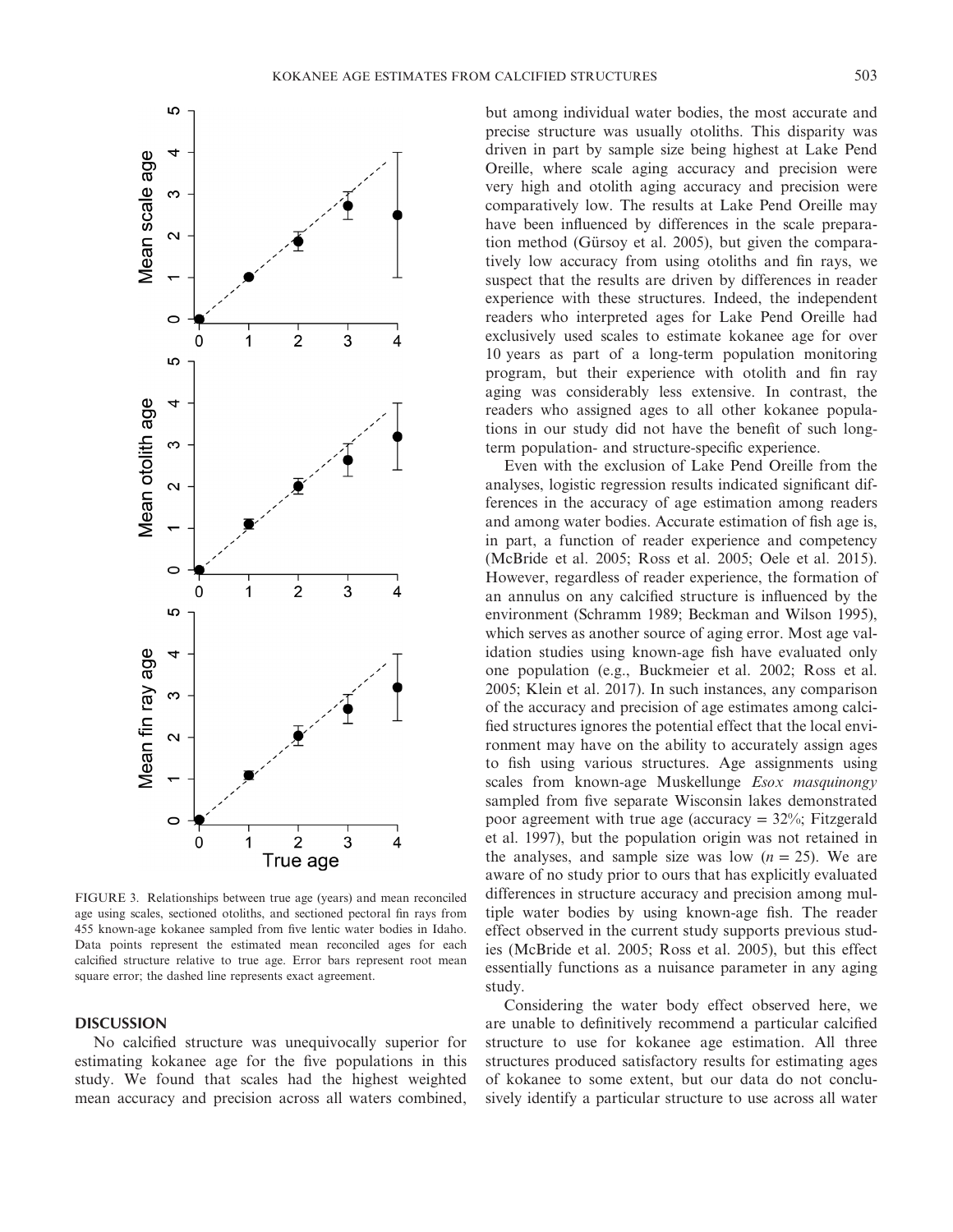

FIGURE 4. Age-bias plots comparing reconciled age estimates inferred from scales, sectioned otoliths, and sectioned pectoral fin rays to the true ages (years) of 455 kokanee sampled from five lentic water bodies across Idaho. The number in each box corresponds to the number of observations at each point and the dashed line represents exact agreement

bodies. Scales are commonly used to estimate fish ages because they are quick and inexpensive to process and do not require euthanizing the fish (Quist et al. 2012).

Although scales have been used regularly to age salmonids, accuracy generally declines when assigning ages to individuals older than age 2 (Phelps et al. 2017), as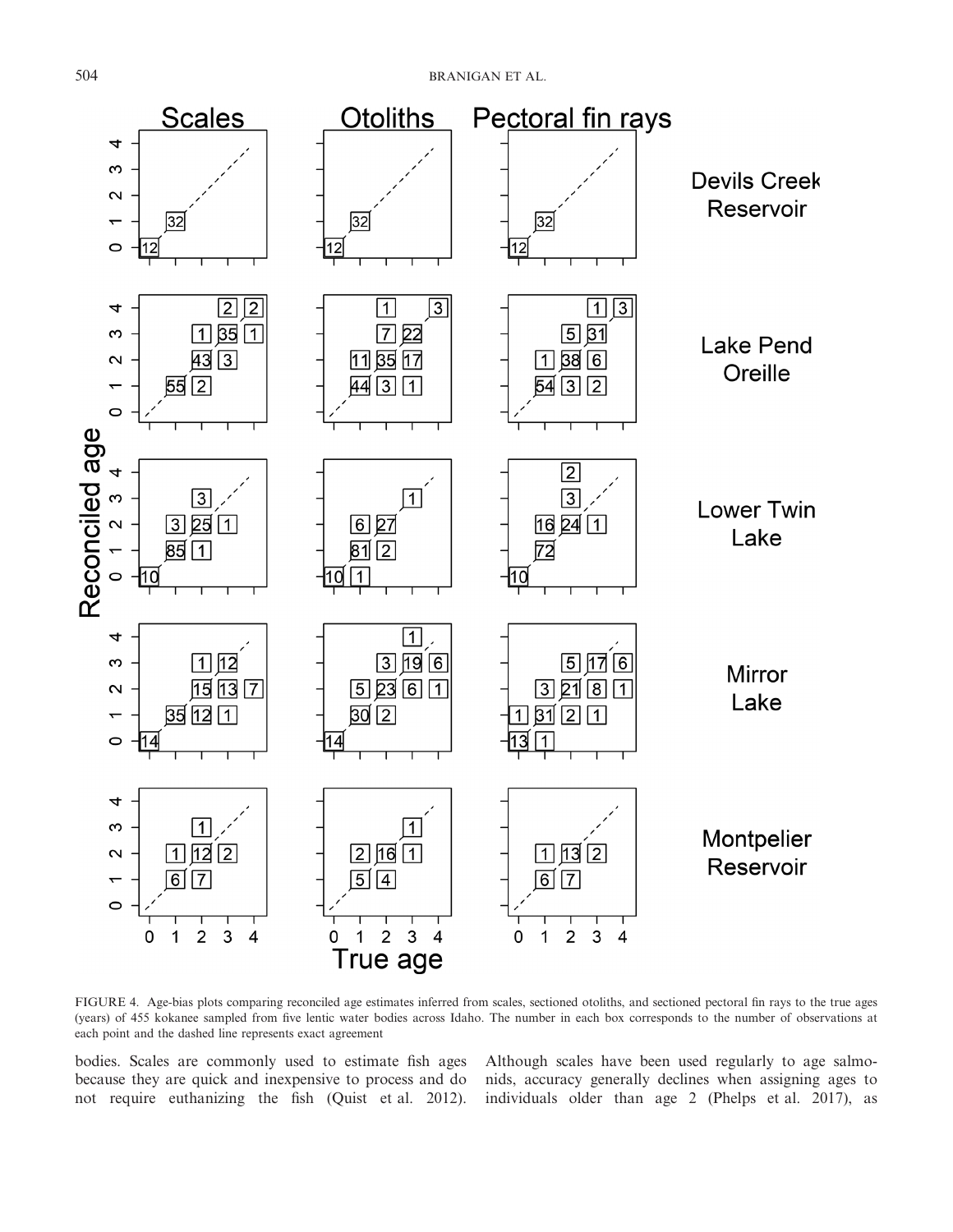TABLE 3. Results of model selection used to evaluate the effect of water body, aging structure, and reader on the probability of estimating a correct age for 311 kokanee sampled from four lentic water bodies across Idaho (AIC<sub>c</sub> = Akaike's information criterion corrected for small sample size;  $\Delta AIC_c$  = difference in AIC<sub>c</sub> between the given model and the top model;  $K$  = number of parameters;  $w_i$  = Akaike weight).

| Model                                                                                                         | $AIC_c$ | $\Delta AIC_c$ | K  | $W_i$  |
|---------------------------------------------------------------------------------------------------------------|---------|----------------|----|--------|
| Water Body + Structure + Reader + (Water Body $\times$ Structure) +<br>$(Reader \times Structure) + True Age$ | 2,375.3 | 0.0            | 19 | > 0.99 |
| Water Body + Structure + (Water Body $\times$ Structure) + True Age                                           | 2.425.5 | 50.24          | 13 | < 0.01 |
| Structure + Reader + (Reader $\times$ Structure) + True Age                                                   | 2.426.4 | 51.16          | 10 | < 0.01 |
| Reader + True Age                                                                                             | 2.437.0 | 61.74          | 4  | < 0.01 |
| Water Body $+$ True Age                                                                                       | 2,444.3 | 69.09          | 5  | < 0.01 |
| $Structure + True Age$                                                                                        | 2,475.3 | 100.07         | 4  | < 0.01 |
| True Age                                                                                                      | 2,488.5 | 113.22         | 2  | < 0.01 |
| Intercept only                                                                                                | 2,863.7 | 488.46         |    | < 0.01 |

TABLE 4. Parameter estimates and 95% confidence intervals (CIs) for all variables included in the top model (see Table 3) from a suite of candidate models that evaluated the effect of water body, aging structure, and reader on the probability of estimating a correct age for 311 kokanee sampled from four lentic water bodies across Idaho.

| Parameter                              | Estimate | $95\%$ CI     |
|----------------------------------------|----------|---------------|
| Intercept                              | 29.85    | 13.88-77.92   |
| Mirror Lake                            | 0.39     | $0.15 - 0.88$ |
| Montpelier Reservoir                   | 0.22     | $0.08 - 0.53$ |
| Lower Twin Lake                        | 0.22     | $0.08 - 0.49$ |
| Reader 2                               | 2.16     | $1.45 - 3.24$ |
| Reader 3                               | 1.88     | $1.27 - 2.80$ |
| Otoliths                               | 5.71     | 0.93-109.79   |
| Scales                                 | 1.46     | $0.40 - 5.97$ |
| True Age                               | 0.39     | $0.34 - 0.44$ |
| Mirror Lake $\times$ Otoliths          | 0.17     | $0.01 - 1.07$ |
| Montpelier Reservoir $\times$ Otoliths | 0.20     | $0.01 - 1.39$ |
| Lower Twin Lake $\times$ Otoliths      | 0.42     | $0.02 - 2.62$ |
| Mirror Lake $\times$ Scales            | 0.47     | $0.11 - 1.78$ |
| Montpelier Reservoir $\times$ Scales   | 0.54     | $0.12 - 2.27$ |
| Lower Twin Lake $\times$ Scales        | 1.22     | $0.29 - 4.64$ |
| Reader $2 \times$ Otoliths             | 1.14     | $0.62 - 2.11$ |
| Reader $3 \times$ Otoliths             | 1.31     | $0.72 - 2.42$ |
| Reader $2 \times$ Scales               | 0.81     | $0.46 - 1.44$ |
| Reader $3 \times$ Scales               | 1.59     | $0.88 - 2.88$ |

observed in this study. Scales have been shown to outperform sectioned otoliths and pectoral fin rays for Mountain Whitefish *Prosopium williamsoni* (Watkins et al. 2015), but most studies have concluded that scales are less reliable for use in aging salmonids. For example, otoliths have provided improved (i.e., more accurate) age estimates compared to scales for Rainbow Trout (Hining et al. 2000), Columbia River Redband Trout *O. mykiss gairdneri* (Schill et al. 2010), Arctic Char *Salvelinus alpinus* (Baker and Timmons 1991), and Lake Trout (Sharp and Bernard 1988).

Overall, age estimates inferred from all hard structures in this study yielded variable agreement with true age. Copeland et al. (2007) evaluated known‐age Chinook Salmon *O. tshawytscha* in Idaho and reported that fin rays were 99% accurate, whereas scales were 82% accurate. Klein et al. (2017) evaluated known‐age Largemouth Bass *Micropterus salmoides* in Georgia and reported that sectioned otoliths were 92% accurate. Hining et al. (2000) recaptured 100 Rainbow Trout from two southern Appalachian streams 12–15 months after marking and reported that all 100 fish had formed an additional annulus on their otoliths. Our results demonstrate that a particular calcified structure might produce relatively accurate age estimates for one water body (i.e., one population) while simultaneously underperforming at a different water body. Erickson (1983) demonstrated that the percent agreement of sectioned otoliths, sectioned dorsal fins, and scales for estimating age of Walleyes *Sander vitreus* produced similar results at two Manitoban lakes but differed substantially at two other lakes. The authors attributed the relatively poor performance of the calcified structures to slow growth of Walleyes in those systems. To our knowledge, this study represents the first attempt to validate age estimates for kokanee; thus, we encourage additional aging studies across several populations to determine whether structures are inherently more difficult to age for kokanee than for other salmonids, perhaps due to diet, local environmental conditions (e.g., water temperature, habitat, and water chemistry), fish growth, or some other reason.

Error associated with age estimates can occur as process error, such as the absence of a true annual mark, or as interpretation error, wherein the reader is unable to match age estimates with true age (Maceina et al. 2007). Both process and interpretation errors may occur for several reasons. For example, slow growth of an individual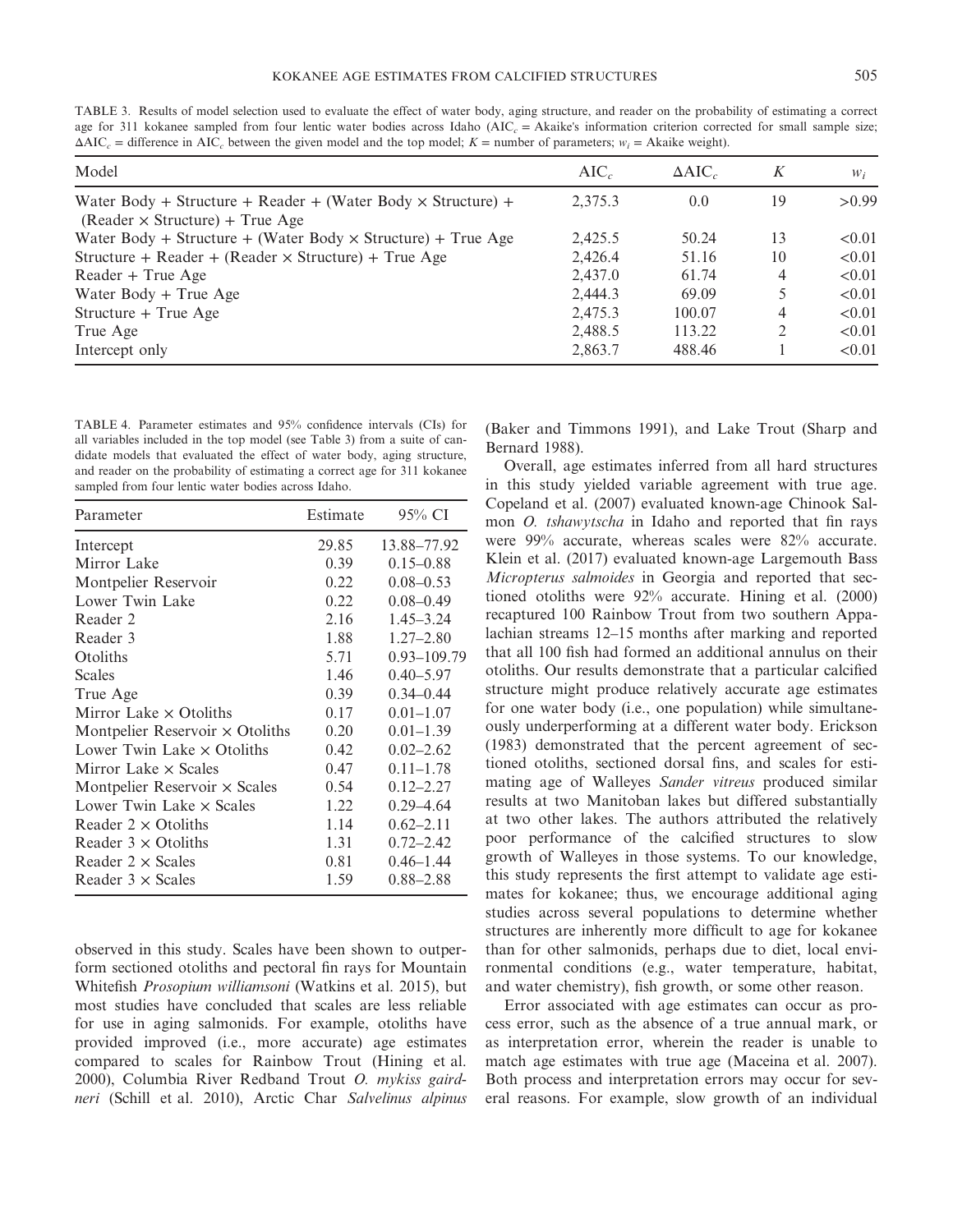can crowd annuli on scales, potentially resulting in inaccurate age estimates (Hoxmeier et al. 2001; Quist et al. 2012). However, Lake Pend Oreille kokanee exhibited the slowest growth during this study yet had a low error rate when scales were used to assign ages. Mirror Lake kokanee experienced growth similar to that of Lake Pend Oreille fish, but the error rate for scale age assignments was much higher, suggesting that local environmental conditions may be affecting readability of the structure. Reconciled age assignments for the fast‐growing fish sampled from Devils Creek Reservoir were 100% accurate, although it is unclear whether the improvement in accuracy can be attributed to a fewer number of age-classes sampled, faster growth, or a combination of these factors. Slow growth has been attributed to poor accuracy in age estimates for Walleyes (Erickson 1983), but the average life span of Walleyes is much longer than that of kokanee. Given that aging accuracy is highest for younger fish, and 97% of the kokanee we examined were age 3 or younger, the observed discrepancies in accuracy between the current study's calcified structures and those of other studies are surprising. Disentangling the mechanism behind the relatively poor accuracy of kokanee aging structures will require further research at additional water bodies.

In addition to process error, interpretation error likely served as a source of error in this evaluation. False annuli, which can reduce aging precision (Ross et al. 2005), were frequently identified on kokanee scales, fin rays, and otoliths throughout this study. In addition, otoliths from Lake Pend Oreille and Mirror Lake were often overly opaque, making interpretation difficult—a phenomenon that has been reported previously for other salmonid species (Chilton and Bilton 1986; Copeland et al. 2007). Many otoliths examined in this study exhibited doublebanding patterns or indiscrete slow‐ and fast‐growth zonation. The banding patterns and annulus formation on the otoliths we examined appeared to be inconsistent among individual kokanee and led to disagreement among readers on annulus identification. Similarly, Hoxmeier et al. (2001) reported that Bluegills *Lepomis macrochirus* with more false and vague annuli on calcified structures had reduced accuracy and precision. Gaining familiarity with the subtleties associated with aging any particular stock of kokanee would likely improve aging accuracy and precision, as demonstrated by the scale data from Lake Pend Oreille. Nevertheless, evaluating the precision and accuracy of hard structures should be incorporated into any study to fully understand those nuances and make comprehensive and informed management decisions.

In conclusion, the variation in accuracy among calcified structures and water bodies observed in the present study suggests that local conditions (e.g., water temperature, water chemistry, and fish growth rates) likely affect the accuracy of kokanee age estimates. Given the results of age assignments coupled with population‐specific growth summaries, our data suggest that accuracy and precision will be reduced for populations with lower annual growth rates. As such, we recommend that pilot evaluations be conducted for any kokanee population to determine whether annulus interpretation is more accurate when using a particular calcified structure. Furthermore, these data demonstrate the benefit of conducting age validation studies across different populations. Mounting otoliths and pectoral fin rays in epoxy and sectioning them require substantially more processing time than preparing scales (Isermann et al. 2003; Koch and Quist 2007; Vandergoot et al. 2008), so processing time should be a consideration when selecting a hard structure to age. For instances in which a pilot evaluation has not been conducted, aging more than one calcified structure may improve reconciled ages for kokanee populations.

## **ACKNOWLEDGMENTS**

We thank B. Ament, B. Harryman, D. Daw, K. Gatt, J. Everson, K. Stevenson, J. Thiessen, R. Raymondi, S. Elle, L. Mamer, and J. Cassinelli for their assistance with collecting, processing, and aging the kokanee structures. We also appreciate C. Watkins and M. Quist for their valuable input on collecting, processing, and reading pectoral fin rays. Additional thanks are extended to C. Watkins and D. Schill for reviewing an earlier draft of the manuscript. Funding for this project was provided by anglers and boaters through their purchase of Idaho fishing licenses, tags, and permits; from federal excise taxes on fishing equipment and boat fuel through the Federal Aid in Sport Fish Restoration Program; and by the Bonneville Power Administration. There is no conflict of interest declared in this article.

### **ORCID**

Philip R. Branigan D https://orcid.org/0000-0003-3799-0573

### **REFERENCES**

- Akaike, H. 1973. Information theory and an extension of the maximum likelihood principle. Pages 267–281 *in* B. N. Petrov and F. Csaki, editors. Second international symposium on information theory. Akadémiai Kiadó, Budapest.
- Baker, T. T., and L. S. Timmons. 1991. Precision of ages estimated from five bony structures of Arctic Char (*Salvelinus alpinus*) from the Wood River system, Alaska. Canadian Journal of Fisheries and Aquatic Sciences 48:1007–1014.
- Beckman, D. W., and C. A. Wilson. 1995. Seasonal timing of opaque zone formation in fish otoliths. Belle W. Baruch Library in Marine Science 19:27–44.
- Buckmeier, D. L., E. R. Irwin, R. K. Betsill, and J. A. Prentice. 2002. Validity of otoliths and pectoral spines for estimating ages of Channel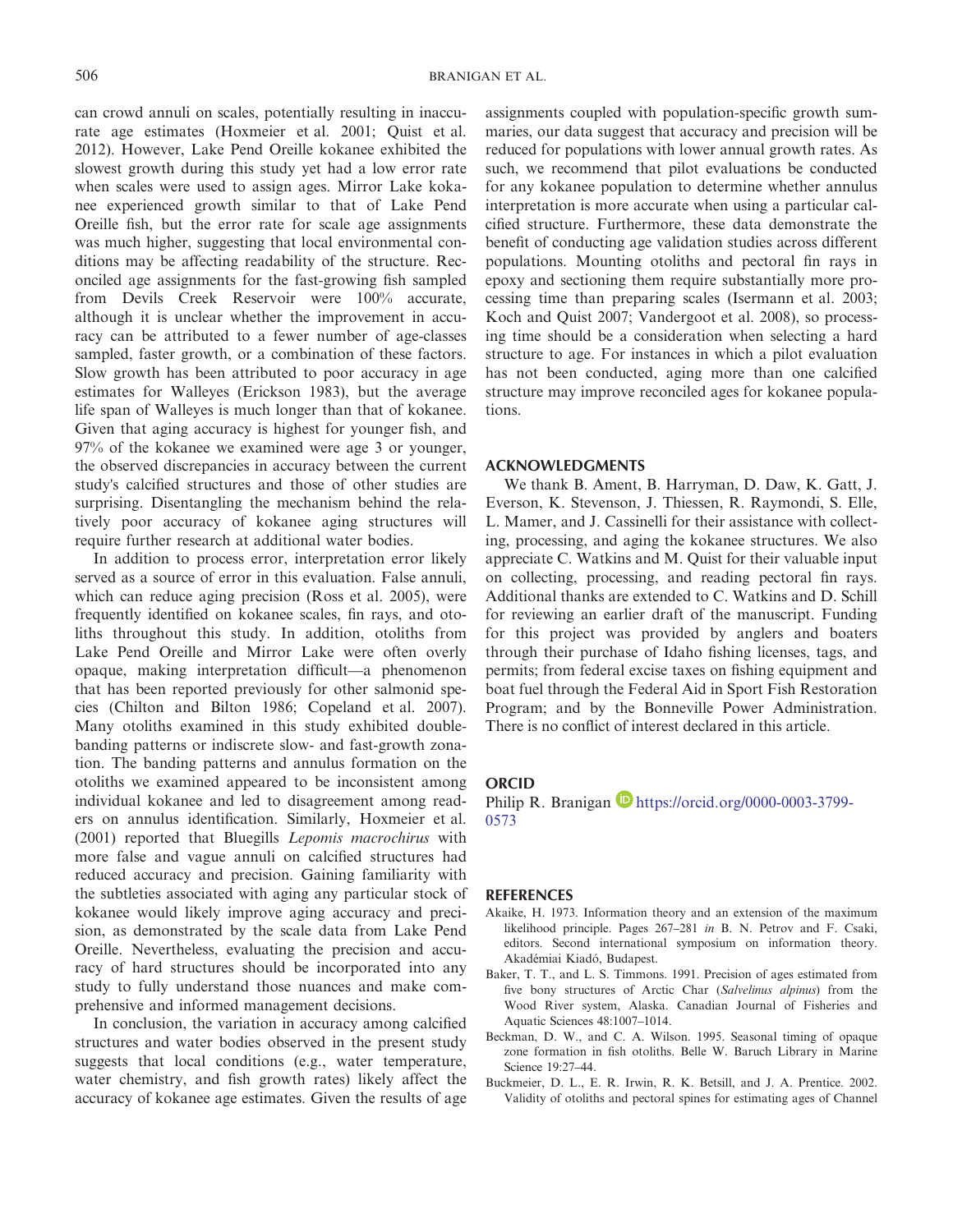Catfish. North American Journal of Fisheries Management 22:934– 942.

- Buckmeier, D. L., P. C. Sakaris, and D. J. Schill. 2017. Validation of annual and daily increments in calcified structures and verification of age estimates. Pages 33–79 *in* M. C. Quist and D. A. Isermann, editors. Age and growth of fishes: principles and techniques. American Fisheries Society, Bethesda, Maryland.
- Buktenica, M. W., S. F. Girdner, G. L. Larson, and C. D. McIntire. 2007. Variability of kokanee and Rainbow Trout food habits, distribution, and population dynamics in an ultraoligotrophic lake with no manipulative management. Hydrobiologia 574:235–264.
- Burnham, K. P., and D. R. Anderson. 2002. Model selection and multimodel inference: a practical information theoretic approach. Springer-Verlag, New York.
- Campana, S. E. 2001. Accuracy, precision and quality control in age determination, including a review of the use and abuse of age validation methods. Journal of Fish Biology 59:197–242.
- Chang, W. Y. B. 1982. A statistical method for evaluating the reproducibility of age determination. Canadian Journal of Fisheries and Aquatic Sciences 39:1208–1210.
- Chilton, D. E., and H. T. Bilton. 1986. New method for ageing Chinook Salmon (*Oncorhynchus tshawytscha*) using dorsal fin rays, and evidence of its validity. Canadian Journal of Fisheries and Aquatic Sciences 43:1588–1594.
- Copeland, T., M. W. Hyatt, and J. Johnson. 2007. Comparison of methods used to age spring–summer Chinook Salmon in Idaho: validation and simulated effects on estimated age composition. North American Journal of Fisheries Management 27:1393–1401.
- DeVries, D. R., and R. V. Frie. 1996. Determination of age and growth. Pages 483–512 *in* B. R. Murphy and D. W. Willis, editors. Fisheries techniques, 2nd edition. American Fisheries Society, Bethesda, Maryland.
- Erhardt, J. M., and D. L. Scarnecchia. 2013. Precision and accuracy of age and growth estimates based on fin rays, scales, and mark–recapture information for migratory Bull Trout. Northwest Science 87:307–316.
- Erickson, C. M. 1983. Age determination of Manitoban Walleyes using otoliths, dorsal spines, and scales. North American Journal of Fisheries Management 3:176–191.
- Fitzgerald, T. J., T. L. Margenau, and F. A. Copes. 1997. Muskellunge scale interpretation: the question of aging accuracy. North American Journal of Fisheries Management 17:206–209.
- Grover, M. C. 2005. Changes in size and age at maturity in a population of kokanee *Oncorhynchus nerka* during a period of declining growth conditions. Journal of Fish Biology 66:122–134.
- Gürsoy, Ç., A. S. Tarkan, Ö. Gaygusuz, and H. Acipinar. 2005. A comparison of ageing techniques to improve precision of age estimation from fish scales. Su Ürünleri Dergisi: Ege Journal of Fisheries and Aquatic Sciences 22:423–425.
- Hansen, M. J., D. Schill, J. Fredericks, and A. Dux. 2010. Salmonid predator–prey dynamics in Lake Pend Oreille, Idaho, USA. Hydrobiologia 650:85–100.
- Hining, K. J., J. L. West, M. A. Kulp, and A. D. Neubauer. 2000. Validation of scales and otoliths for estimating age of Rainbow Trout from southern Appalachian streams. North American Journal of Fisheries Management 20:978–985.
- Hoxmeier, R. J. H., D. D. Aday, and D. H. Wahl. 2001. Factors influencing precision of age estimation from scales and otoliths of Bluegills in Illinois reservoirs. North American Journal of Fisheries Management 21:374–380.
- IDFG (Idaho Department of Fish and Game). 2019. Fisheries management plan 2019–2024. IDFG, Boise.
- Isermann, D. A., J. R. Meerbeek, G. D. Scholten, and D. W. Willis. 2003. Evaluation of three different structures used for Walleye age

estimation with emphasis on removal and processing times. North American Journal of Fisheries Management 23:625–631.

- Johnson, B. M., and P. J. Martinez. 2000. Trophic economics of Lake Trout management in reservoirs of differing productivity. North American Journal of Fisheries Management 20:127–143.
- Klein, Z. B., T. F. Bonvechio, B. R. Bowen, and M. C. Quist. 2017. Precision and accuracy of age estimates obtained from anal fin spines, dorsal fin spines, and sagittal otoliths for known‐age Largemouth Bass. Southeastern Naturalist 16:225–234.
- Koch, J. D., and M. C. Quist. 2007. A technique for preparing fin rays and spines for age and growth analysis. North American Journal of Fisheries Management 27:782–784.
- Koch, J. D., W. J. Schreck, and M. C. Quist. 2008. Standardized removal and sectioning locations for Shovelnose Sturgeon fin rays. Fisheries Management and Ecology 15:139–145.
- Lepak, J. M., C. N. Cathcart, and M. B. Hooten. 2012. Otolith mass as a predictor of age in kokanee salmon (*Oncorhynchus nerka*) from four Colorado reservoirs. Canadian Journal of Fisheries and Aquatic Sciences 69:1569–1575.
- Maceina, M. J., J. Boxrucker, D. L. Buckmeier, R. S. Gangl, D. O. Lucchesi, D. A. Isermann, J. R. Jackson, and P. J. Martinez. 2007. Current status and review of freshwater fish aging procedures used by state and provincial fisheries agencies with recommendations for future directions. Fisheries 32:329–340.
- Martinez, P. J., P. E. Bigelow, M. A. Deleray, W. A. Fredenberg, B. S. Hansen, N. J. Horner, S. K. Lehr, R. W. Schneidervin, S. A. Tolentino, and A. E. Viola. 2009. Western Lake Trout woes. Fisheries 34:424–442.
- McBride, R. S., M. L. Hendricks, and J. E. Olney. 2005. Testing the validity of Cating's (1953) method for age determination of American Shad using scales. Fisheries 30(10):10–18.
- McGurk, M. D. 1999. Size dependence of natural mortality rate of Sockeye Salmon and kokanee in freshwater. North American Journal of Fisheries Management 19:376–396.
- McInerny, M. C. 2017. Scales. Pages 127–158 *in* M. C. Quist and D. A. Isermann, editors. Age and growth of fishes: principles and techniques. American Fisheries Society, Bethesda, Maryland.
- Michaletz, P. H. 1998. Population characteristics of Gizzard Shad in Missouri reservoirs and their relation to reservoir productivity, mean depth, and sport fish growth. North American Journal of Fisheries Management 18:114–123.
- Ng, E. L., J. P. Fredericks, and M. C. Quist. 2016. Population dynamics and evaluation of alternative management strategies for nonnative Lake Trout in Priest Lake, Idaho. North American Journal of Fisheries Management 36:40–54.
- Oele, D. L., Z. J. Lawson, and P. B. McIntyre. 2015. Precision and bias in aging Northern Pike: comparisons among four calcified structures. North American Journal of Fisheries Management 35:1177–1184.
- O'Gorman, R., R. A. Bergstedt, and T. H. Eckert. 1987. Prey fish dynamics and salmonine predator growth in Lake Ontario, 1978–84. Canadian Journal of Fisheries and Aquatic Sciences 44:390–403.
- Parkinson, E. A., B. E. Rieman, and L. G. Rudstam. 1994. Comparison of acoustic and trawl methods for estimating density and age composition of kokanee. Transactions of the American Fisheries Society 123:841–854.
- Pate, W. M., B. M. Johnson, J. M. Lepak, and D. Brauch. 2014. Managing for coexistence of kokanee and trophy Lake Trout in a montane reservoir. North American Journal of Fisheries Management 34:908–922.
- Phelps, Q. E., S. J. Tripp, M. J. Hamel, R. P. Koenigs, and Z. J. Jackson. 2017. Choice of structure for estimating fish age and growth. Pages 81–105 *in* M. C. Quist and D. A. Isermann, editors. Age and growth of fishes: principles and techniques. American Fisheries Society, Bethesda, Maryland.
- Quist, M. C., M. A. Pegg, and D. R. Devries. 2012. Age and growth. Pages 677–731 *in* A. V. Zale, D. L. Parrish and T. M. Sutton, editors.